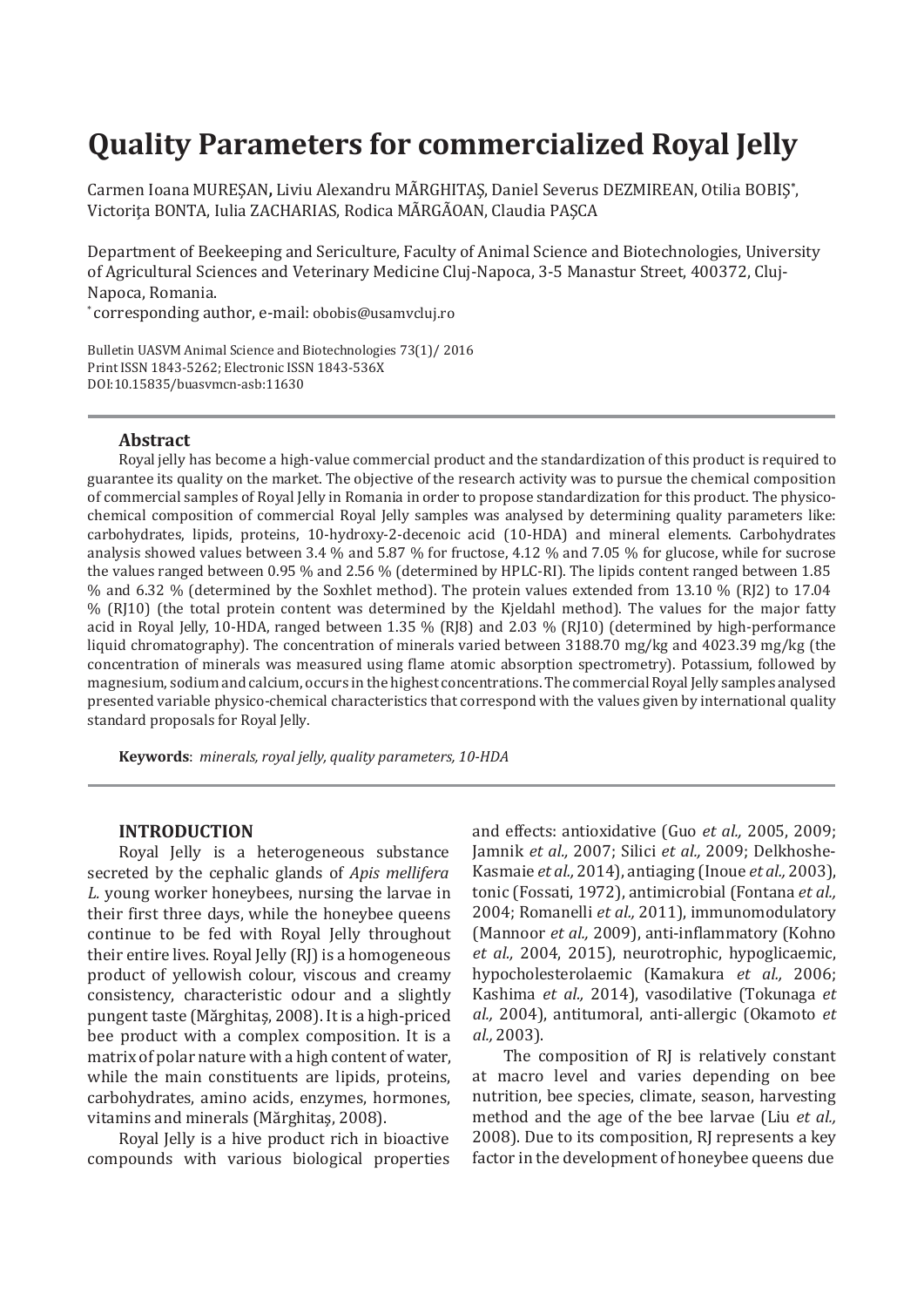to its potential for increasing fertility, longevity and body size. Worker bees and honeybee queens are genetically identical individuals, which leads to the conclusion that longevity and the different development in the case of honeybee queens is due to the RJ as unique source of nutrition for the honeybee queens. Thus, due to its complex composition, it is considered that the beneficial effects are the result of the synergistic activity and action mechanism of its various constituents and effects that have been studied in recent years.

RJ can be adulterated by addition of larvae triturate, honey, egg white, yogurt, corn starch, etc. These falsifications lead to changes of moisture, protein, lipids and 10-HDA values (Garcia-Amoedo-Muradian and Almeida, 2009). In the case of adulteration with larvae triturate, the moisture percentage increases, the protein value decreases and the pH increases, while in the case of egg addition the percentages of lipids and pH increase (Mărghitaş, 2008).

The European Commission considers standardization as a voluntary cooperation based on consensus between consumers, industry, public authorities and other stakeholders in developing standards. According to the Commission, a characteristic of standardization is the market orientation towards competitiveness by aiming towards cooperation, agreement on test methods, requirements related to security, environment and health, and the organizational framework. National standards have been established in some countries (namely Bulgaria, Switzerland, Japan and Brazil). In 2014, a draft for an international standard for Royal Jelly was submitted by the International Organization for Standardization for voting and comment at an international level and its current status is under development (the ISO document has the reference number ISO/DIS 12824:2014).

Royal Jelly is a bee product with great potential for the industry, especially for the food industry and the pharmaceutical industry, which determines the need for implementing quality parameters and standardization. Thus, the aim of this study was to evaluate the physico-chemical parameters of Royal Jelly that is found and sold on the Romanian market.

# **MATERIALS AND METHODS**

**Samples.** The commercial Royal Jelly samples were obtained directly from a beekeeper or purchased randomly from six different commercial suppliers. The first five samples were harvested in 2014, and the following five samples in 2011. The samples were stored in hygienic conditions, away from sunlight and at refrigeration temperature until further analysis.

**The total protein content** was determined by the international reference method, namely the Kjeldhal method according to AOAC. The Royal Jelly samples were weighed (1 g) and subjected to the digestion step using Buchi Digestion Unit K-424 coupled with Buchi B-414 Scrubber. The distillation step was carried out using the KjelFlex K-360 device and for the titration step an automatic titrator (Schott Titroline easy) was used. The results were calculated using the conversion factor of 6.25 (N x 6.25).

**Determination of carbohydrates** was performed by HPLC-RI analysis (Shimadzu). The sample preparation consisted in weighing 1 g of RJ sample in a 5 mL volumetric flask and homogenization with 3 mL of ultrapure water/ methanol (v/v 3:1). After adding 0.1 mL Carrez I reagent and 0.1 mL Carrez II reagent, the flask was filled until 5 mL with a mixture of ultrapure water/methanol ( $v/v$  3:1). After centrifugation at 4,000 rpm for 30 minutes, the supernatant was collected and washed with dichloromethane for 2-3 minutes, then filtered through Millipore (0.45 mm). Then the filtrate was injected on a VP HPLC (100A Amino Altima column of 4.6 mm diameter, 250 mm length and 5 mm particle size). The injection volume of 10 mL was at a flow rate of 1.3 mL/min. and a 30 °C temperature. The calibration curve was obtained by using the following standards: glucose, fructose, sucrose, maltose, turanose, trehalose, erlose and isomaltulose. The results were expressed as percentages.

**The lipid content** in RJ samples was determined by the Soxhlet method. Diethyl ether was used for extraction. The analysis was carried out using a Soxtherm extraction unit (Soxtherm Gerhardt coupled with Multistat Gerhardt). The results were expressed as percentages.

**The 10-hydroxy-2-decenoic acid (10-HDA) content** was analysed by HPLC-PDA on a LC-10 AD VP (Shimadzu) using a reverse phase column C-18 Supelcosil of 4.6 mm diameter, 250 mm length and 5 mm particle size. Ultrapure water of pH 2.5 and methanol were used as mobile phases. The samples were weighed (150 mg) in a volumetric flask, then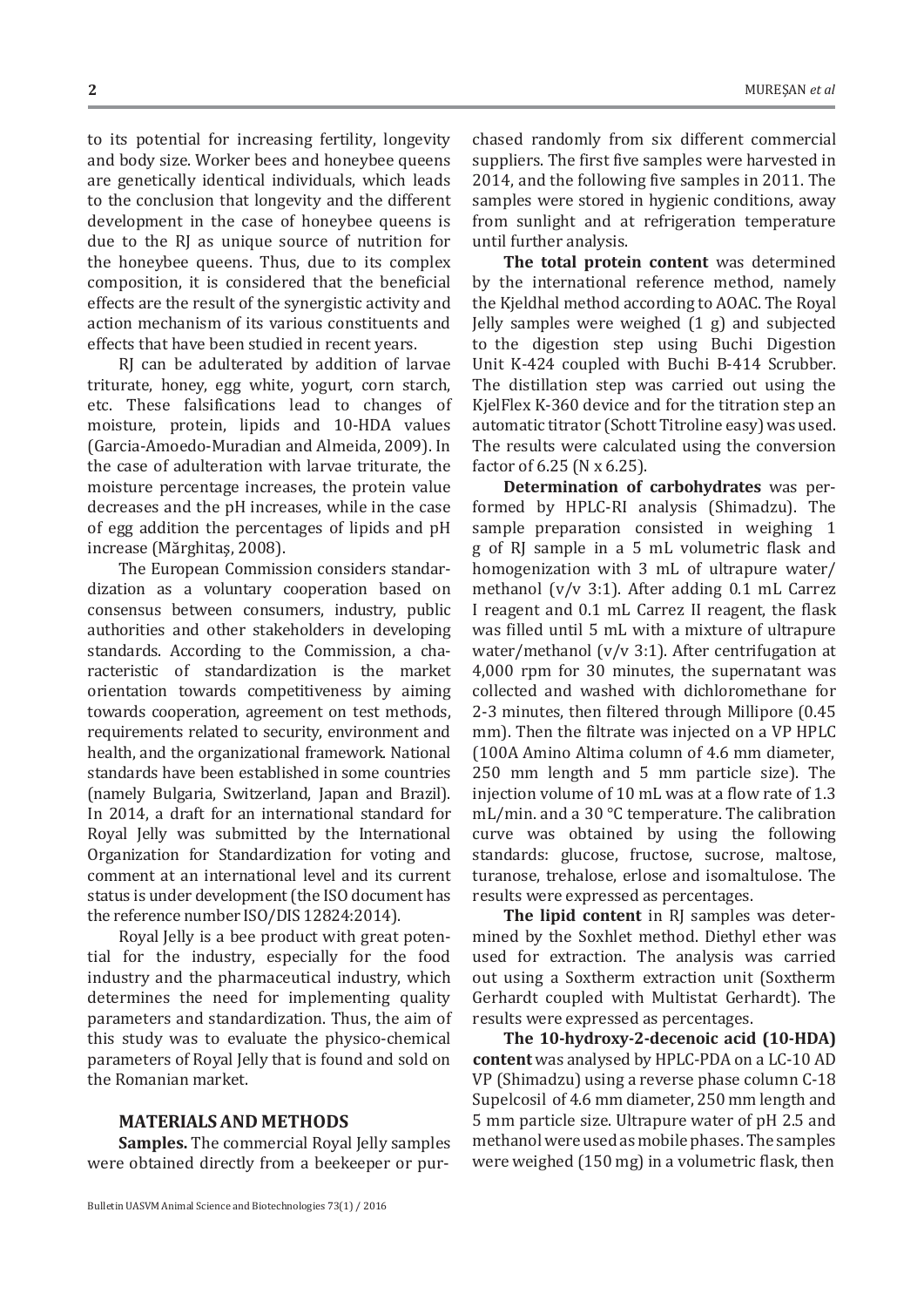dissolved with a mixture of methanol: ultrapure water of pH 2.5 (60:40,  $v/v$ ), and sonicated for 30 minutes. The volumetric flasks containing the sonicated samples were filled until 50 mL with the mobile phase, then they were centrifuged at 4,000 rpm for 10 minutes and filtered through  $0.22 \mu m$ filters. The volume of injection was  $20 \mu L$  at a flow rate of 1 mL / min. The detection was performed at 210 nm. For the calibration curve, the standard concentration ranged from 0.2 to 200 µg/mL. The  $r^2$  coefficient was 0.9999, indicating a good correlation between the readings. The results were expressed as percentages.

**The mineral elements** in RJ samples were determined by atomic absorption spectroscopy using the AAnalyst ™ 800 (PerkinElmer®) flame atomic absorption spectrometer equipped with WinLab32. An air-acetylene flame was used to produce the high temperature requirements. For the digestion step, approximately 0.3 g of homogenized sample was weighed directly into the high pressure digestion vessel PTFE-TFM. 65% nitric acid (2 mL) and 30% hydrogen peroxide (3 mL) were added to each sample. The samples were sealed in the ceramic coating and then placed in the Rotor 8XF100. The digestion was carried out using microwaves. The microwave digestion program consisted in three stages:

1) 145°C / 5 minutes / 75 % power;

- 2) 180°C / 10 minutes / 90 % power;
- 3) 100°C / 10 minutes / 40 % power.

The digested samples were transferred to 25 mL volumetric flasks and filled until 25 mL with ultrapure water. The calibration curves for each element were performed using standards of different concentration from stock solutions.

**Statistical analysis.** The results were expressed as mean values ± standard deviations of separate determinations in comparison to the fresh weight. The data was analysed using Microsoft Excel 2010 and Minitab 17 Statistical Software. One-way ANOVA and the Tukey test were performed for the statistical evaluation of the data obtained.

#### **RESULTS AND DISCUSSION**

During storage, changes of RJ quality occur: colour changes due to the oxidation and Maillard reactions, the viscosity and the acidity increase (due to the lipid oxidation), while the enzymatic activity and the carbohydrates content decrease. The characterization of RJ is relevant for proposing standardization.

According to Sabatini (2009) the estimated **lipid** content in fresh Royal Jelly is 3-8 %. The average lipid content in the Royal Jelly samples harvested in 2011 (2.63 %) was lower than that of the samples harvested in 2014 (4.35 %) due to the lipidic fraction degradation during storage (as shown in Fig.1). When the results were analysed using one-way ANOVA and the Tukey test (95% confidence) the null hypothesis could be rejected



**Fig. 1**. Boxplot for the percentage of lipids in the Royal Jelly samples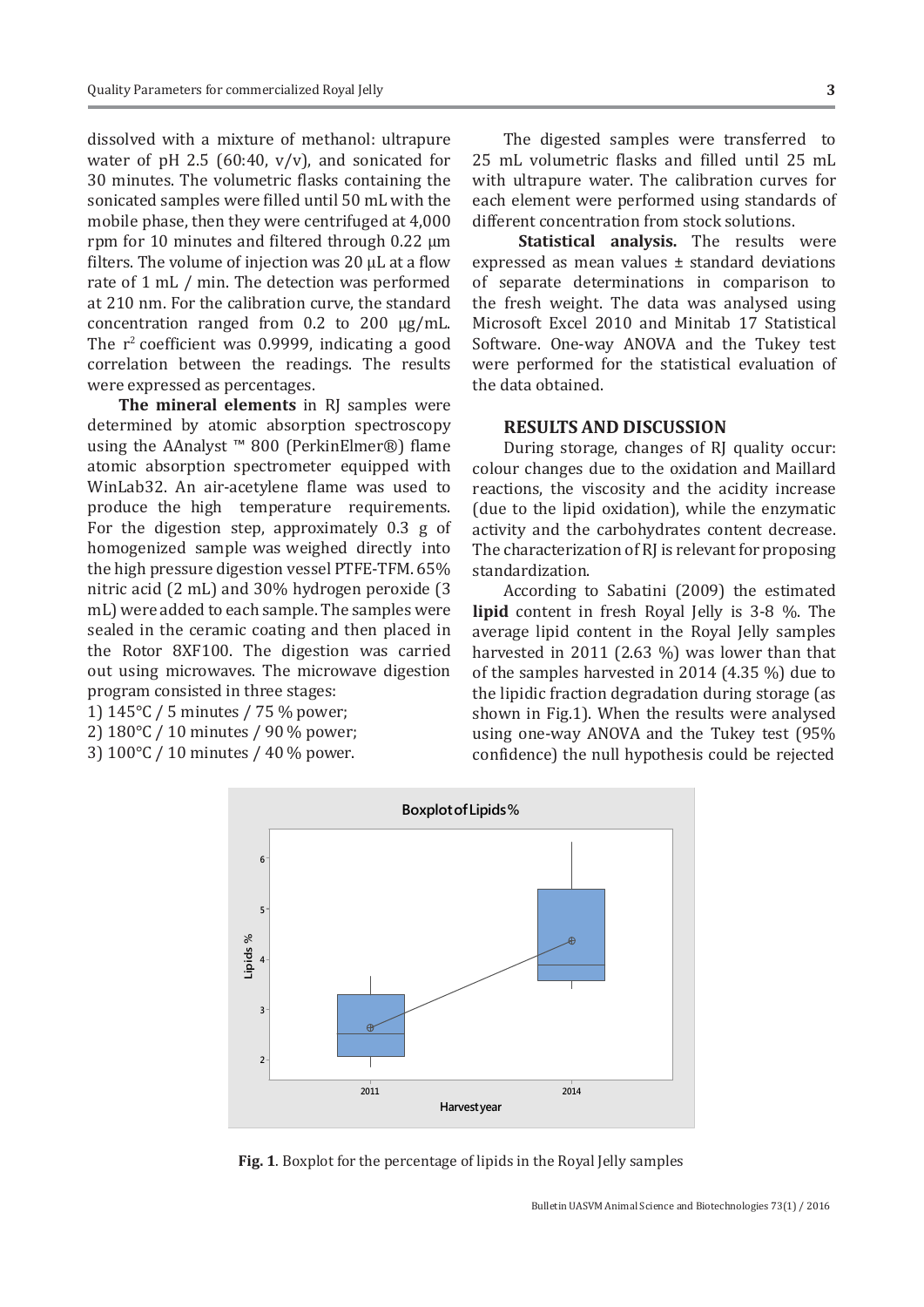concluding that the samples from different harvest years were significantly different (p<0.05). Among the ten analysed samples, six samples (RJ1, RJ2, RJ3, RJ4, RJ5, and RJ7) were between the limits proposed by Sabatini (2009) of 3-8 %, while the rest were under the minimum limit of 3 %. Only one sample harvested in 2011 had a high value of lipid content (3.66 %), which may be due the fact that at the harvest moment it already had been a rich source of lipids.

The **protein** values in the RJ samples ranged from 13.10 % to 17.04 %. Sample RJ10 had the highest total protein content while the sample RJ2 had the lowest percentage. All the studied samples were within the estimated limits of total protein content in fresh RJ of 9-18% (Sabatini *et al.,* 2009). The results were compared using one-way ANOVA and the significance differences were measured by Tukey method at a significance level of 95% (p<0.05) as shown in Fig. 2. From the statistical analysis weconcluded thatthe differences between the protein levels in the samples harvested in 2011, and in 2014 are statistically significantly different. The protein content increases during storage in the RJ samples. The protein profile of RJ integrates the MRJPs (Major Royal Jelly Proteins) which comprise approximately 90% of the total water-soluble Royal Jelly proteins (Albert *et al.,* 1999; Buttstedt *et al.,* 2014).

The major fatty acid in RJ is **10-HDA** and it was determined by HPLC. The values ranged between 1.35% (RJ8) and 2.03% (RJ10). Recent

studies proposed 10-HDA as a freshness indicator but the variation of this fatty acid in the RJ lead to the conclusion that it is challenging to use it as a marker for RJ freshness (Antinelli *et al.,* 2003). However, 10-HDA represents an adulteration indicator and should be above 1.4% for fresh RJ (Garcia-Amoedo and Almeida-Muradian, 2007; Sabatini *et al.,* 2009). The values for the analysed RJ samples were within the limits proposed by the scientific literature. The statistical analysis for the 10-HDA values using one-way ANOVA and the Tukey test revealed that there is no statistical difference between the Royal Jelly samples as shown in Fig.3 (the p-value of 0.928 is higher than the significance level " $\alpha$ -value" of 0.05). The main components of the lipid profile in RJ are the middle carbon chain fatty acids, 10-HDA being the predominant one among them (Xu and Gao, 2013). The fatty acids in RJ have been investigated and the results showed an estrogenic activity of these compounds (Mishima *et al.,* 2005; Moutsatsou *et al.,* 2010).

**Carbohydrates** in Royal Jelly are represented by fructose, glucose, sucrose, ribose, mannose, trehalose, erythritol and mannitol (Palma, 1992). The content of carbohydrates in the analysed samples is in agreement with the levels proposed by Sabatini (2009) of 3-13 % for fructose, 4-8 % for glucose and 0.5-2.0 % for sucrose. The average contents of fructose and glucose are lower for the samples harvested in 2014 as compared to those harvested in 2011, which instead have a higher



**Fig. 2**. Boxplot for the percentage of proteins in the Royal Jelly samples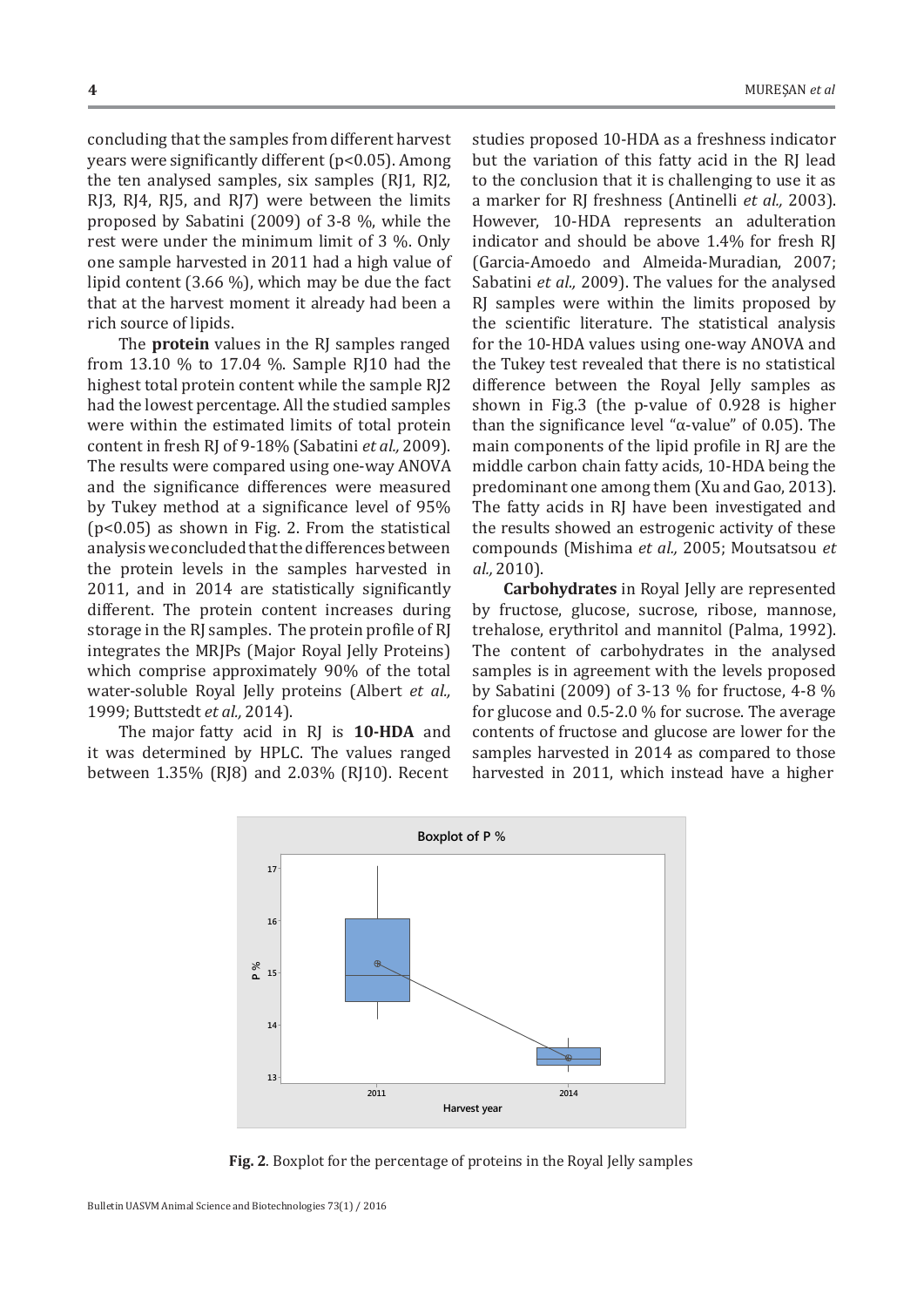

**Fig. 2**. Boxplot for the percentage of proteins in the Royal Jelly samples



**Fig. 3**. Boxplot for the percentage of 10-HDA in the Royal Jelly samples

content of sucrose (as shown in Fig.4). The results show that sucrose varies considerably with values between 0.95 % and 2.56 %. The statistical analysis for the carbohydrate values using one-way ANOVA and the Tukey test revealed that fructose, glucose and sucrose levels are not significantly different.

Royal Jelly **mineral elements content** is influenced by internal and external factors, such as honeybee organism mechanisms, environment, feeding quality and production period. RJ has a high content of trace and mineral components with biological role, mainly Na, K, Mg, Ca, P, Fe, Zn, Cu, Al and S (Stocker *et al.,* 2005). The ash content in fresh Royal Jelly reported by scientific research

is 0.8-3% (Sabatini et al, 2009). The content of eight trace and mineral components of our commercial RJ samples was analysed. The most substantial mineral components in commercial RJ were K (2776.81-3517.35 mg/kg), Mg (170.11- 213.51 mg/kg), Na (107.74-130.72 mg/kg), Ca  $(82.81-112.17 \text{ mg/kg})$ , while the most abundant trace components were Zn (21.96-27.98 mg/kg) and Cu (7.64-10.4 mg/kg). Concentrations of Ca, K, Mg and Na were found to be relatively stable in the RJ samples. Trace elements Cu, Zn and Mn also showed stability. The results obtained are presented in Fig.5.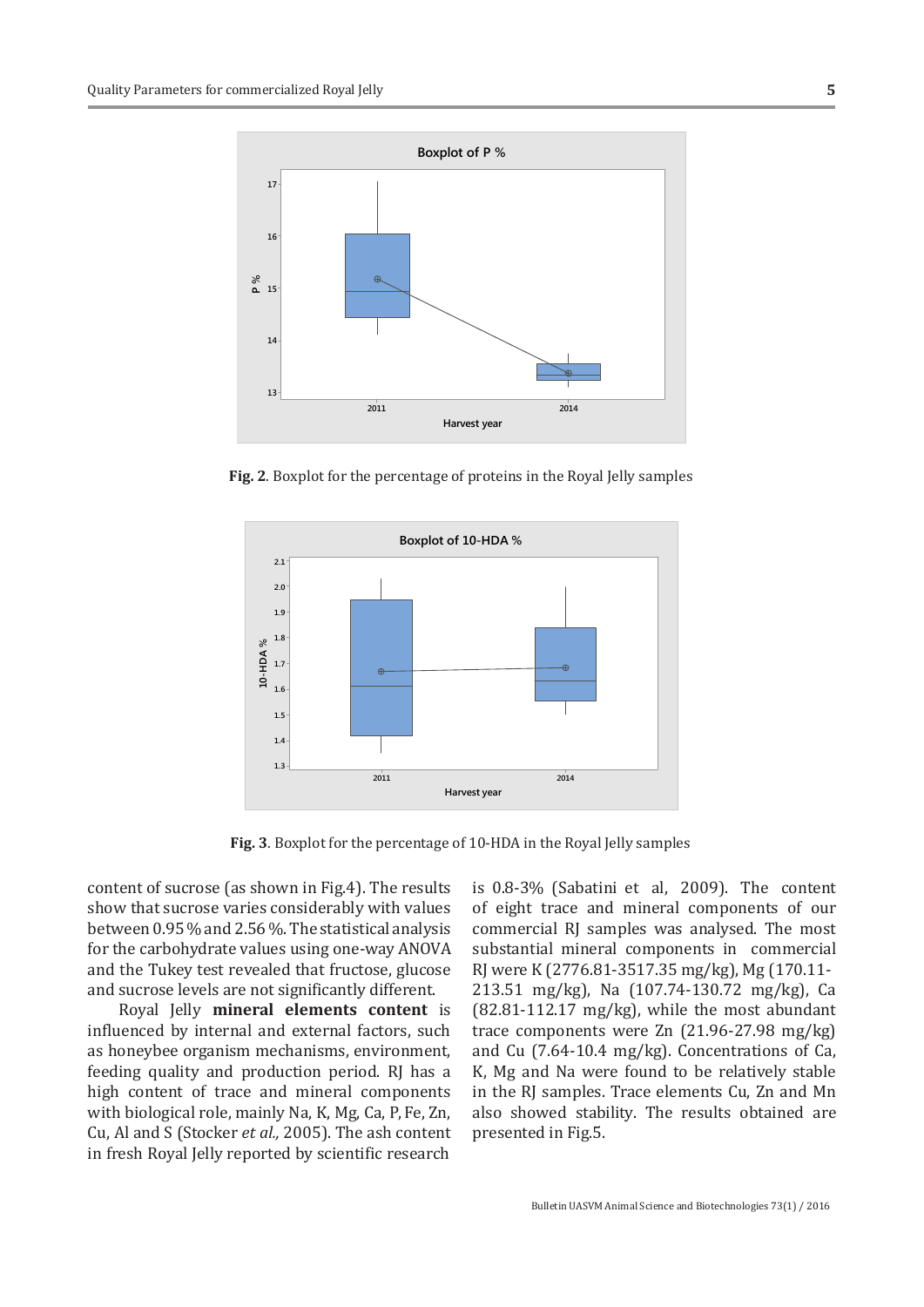

**Fig. 4**. Boxplot for the percentages of fructose (a), glucose (b) and sucrose (c) in the Royal Jelly samples



**Fig. 5**. Percentage of trace and mineral components expressed as total minerals content in ten commercial royal jelly samples

Comparing the values obtained in the samples from 2011 and 2014 (Fig.6), it can be observed that major chemical constituents may have different values, due to different factors. What is the most important is that 10-HDA, considered a freshness and adulteration indicator, is not totally degraded even after 4 years of storage, moreover, it is above the limits proposed by Sabatini *et al*., (2009), of 1.4%.

# **CONCLUSION**

Royal Jelly is rich in bioactive compounds with various different biological properties being an exceptional product for the human health. This study reveals a description of RJ from commercial



**Fig. 6**. Lipids, total protein, 10-HDA, fructose, glucose and sucrose content of commercial royal jelly samples. Values are given as means of 5 different samples, analysed in triplicate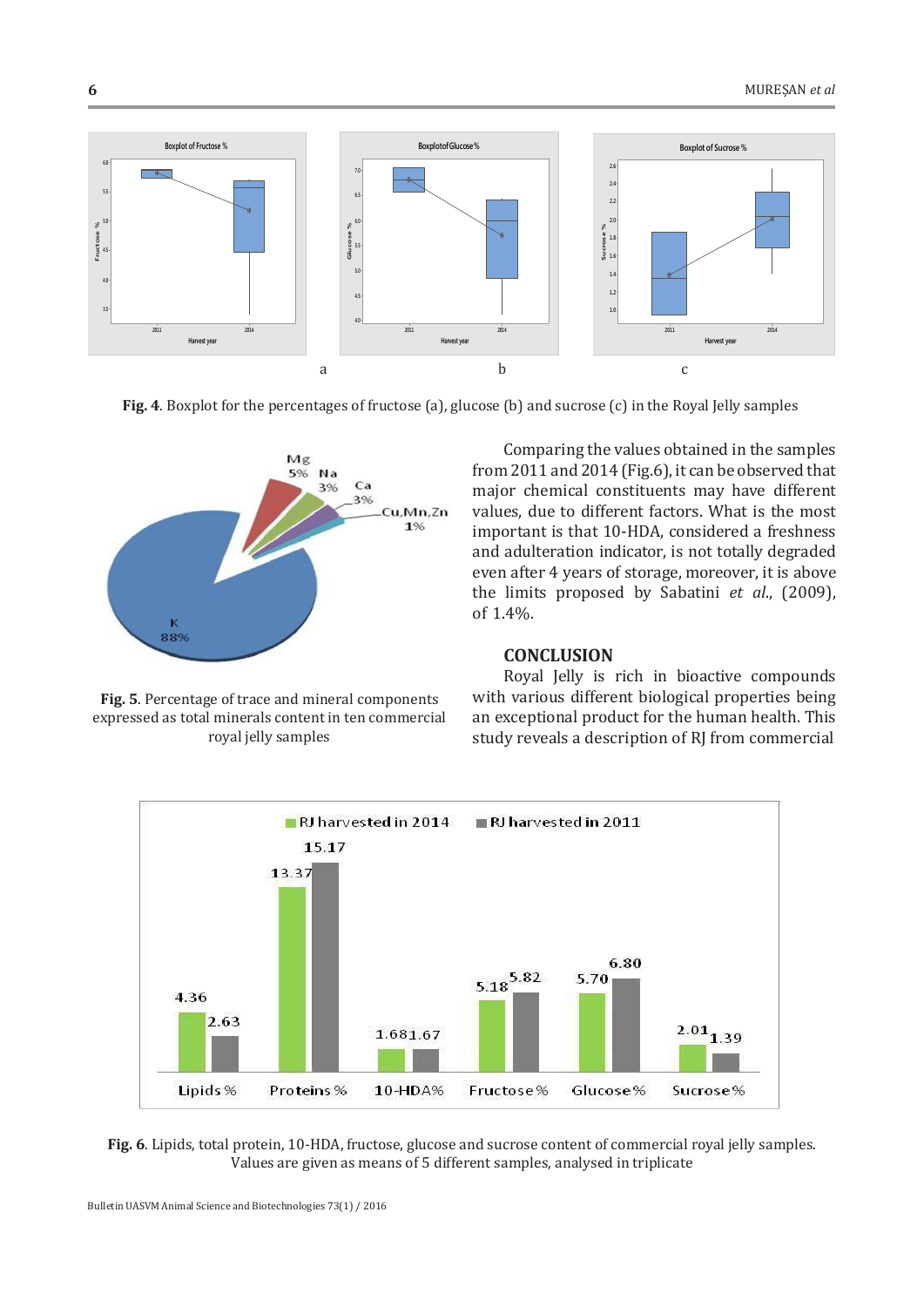sources in Romania in terms of physico-chemical parameters. Protein, carbohydrates and 10- HDA content represent common parameters used to characterize RJ quality. The protein and lipid content were the parameters found to be statistically different between the analysed RJ samples harvested in 2011 and 2014, therefore these parameters may be considered freshness indicators. The levels of lipids in RJ decrease in time due to lipid oxidation, meanwhile the protein content increases during storage. Regarding the mineral elements in RJ from the obtained results, we can conclude that potassium followed by magnesium, sodium and calcium, occurs in the highest concentrations in all RJ samples.

The commercial Royal Jelly samples presented variable physico-chemical characteristics as a result of the changes occurring after long-term storage. Such changes make it appear likely that the biological activity of RJ is influenced by storage also. These conclusions confirm that a process of standardization of RJ is urgently needed.

**Aknowledgements:** Financial support was granted by the project Partnerships in Priority Areas Programme - PN II, developed with *the* support of MEN - UEFISCDI, project no. 148/2014 and POS CCE project RoBeeTech, no. 206/2010

## **REFERENCES**

- 1. Albert S, Bhattacharya D, Klaudiny J, Schmitzova J, and Simuth J. (1999). The family of major royal jelly proteins and its evolution. *Journal of Molecular Evolution* 49: 290- 297.
- 2. Antinelli JF, Zeggane S, Davico R, Rognone C, Faucon JP, and Lizzani L. (2003) Evaluation of (E)-10-hydroxydec-2 enoic acid as a freshness parameter for royal jelly. *Food Chemistry* 80: 85-89.
- 3. Buttstedt A, Moritz RFA, and Erler S. (2014) Origin and function of the major royal jelly proteins of the honeybee (*Apis mellifera*) as members of the yellow gene family. *Biological Reviews* 89: 255-269.
- 4. Delkhoshe-Kasmaie F, Malekinejad H, Khoramjouy M, Rezaei-Golmisheh A, and Janbaze-Acyabar H. (2014) Royal jelly protects from taxol-induced testicular damages via improvement of antioxidant status and up-regulation of E2f1. *Systems Biology in Reproductive Medicine* 60: 80-88.
- 5. Fossati C. (1972) Therapeutic possibilities of royal jelly. *La Clinica terapeutica* 62: 377-387.
- 6. Fontana R, Mendes MA, de Souza BM, Konno K, Cesar LMM, Malaspina O, and Palma MS (2004) Jelleines: a family of antimicrobial peptides from the Royal Jelly of honeybees (*Apis mellifera*). *Peptides* 25: 919-928.
- 7. Guo H, Kouzuma Y, and Yonekura M (2005) Isolation and properties of antioxidative peptides from water-

soluble royal jelly protein hydrolysate. *Food Science and Technology Research* 11: 222-230.

- 8. Guo H, Kouzuma Y, and Yonekura M (2009) Structures and properties of antioxidative peptides derived from royal jelly protein. *Food Chemistry* 113: 238-245.
- 9. Inoue S, Koya-Miyata S, Ushio S, Iwaki K, Ikeda M, and Kurimoto M. (2003) Royal Jelly prolongs the life span of C3H/HeJ mice: correlation with reduced DNA damage. *Experimental Gerontology* 38: 965-969.
- 10. Jamnik P, Goranovic D, and Raspor P. (2007) Antioxidative action of royal jelly in the yeast cell. *Experimental Gerontology* 42: 594-600.
- 11. Kamakura M, Moriyama T, and Sakaki T. (2006) Changes in hepatic gene expression associated with the hypocholesterolaemic activity of royal jelly. *Journal of Pharmacy and Pharmacology* 58: 1683-1689.
- 12. Kashima Y, Kanematsu S, Asai S, Kusada M, Watanabe S, Kawashima T, Nakamura T, Shimada M, Goto T, and Nagaoka S. (2014) Identification of a Novel Hypocholesterolemic Protein, Major Royal Jelly Protein 1, Derived from Royal Jelly. *Plos One* 9.
- 13. Kohno K, Okamoto I, Sano O, Arai N, Iwaki K, Ikeda M, and Kurimoto M. (2004) Royal jelly inhibits the production of proinflammatory cytokines by activated macrophages. *Bioscience Biotechnology and Biochemistry* 68: 138-145.
- 14. Kohno K, Ohashi E, Sano O, Kusano H, Kunikata T, Arai N, Hanaya T, Kawata T, Nishimoto T, and Fukuda S. (2015) Anti-inflammatory effects of adenosine N1-oxide. *Journal of Inflammation-London* 12.
- 15. Liu J-R, Yang Y-C, Shi L-S, and Peng C-C. (2008) Antioxidant Properties of Royal Jelly Associated with Larval Age and Time of Harvest. *Journal of Agricultural and Food Chemistry* 56: 11447-11452.
- 16. Mannoor MK, Shimabukuro I, Tsukamotoa M, Watanabe H, Yamaguchi K, and Sato Y. (2009) Honeybee royal jelly inhibits autoimmunity in SLE-prone NZB x NZW F1 mice. *Lupus* 18: 44-52.
- 17. Mărghitaş LAl. (2008). Albinele şi produsele lor, Editura Ceres, Bucureşti.
- 18. Mishima S, Suzuki KM, Isohama Y, Kuratsu N, Araki Y, Inoue M, and Miyata T. (2005) Royal jelly has estrogenic effects *in vitro* and *in vivo*. *Journal of Ethnopharmacology* 101: 215-220.
- 19. Moutsatsou P, Papoutsi Z, Kassi E, Heldring N, Zhao CY, Tsiapara A, Melliou E, Chrousos GP, Chinou I, Karshikoff A, Nilsson L, and Dahlman-Wright K. (2010) Fatty Acids Derived from Royal Jelly Are Modulators of Estrogen Receptor Functions. *Plos One* 5.
- 20. Okamoto I, Taniguchi Y, Kunikata T, Kohno K, Iwaki K, Ikeda M, and Kurimoto M. (2003) Major royal jelly protein 3 modulates immune responses *in vitro* and *in vivo*. *Life Sciences* 73: 2029-2045.
- 21. Palma MS. (1992) Composition of freshly harvested Brazilian royal jelly - identification of carbohydrates from the sugar fraction. *Journal of Apicultural Research* 31: 42- 44.
- 22. Romanelli A, Moggio L, Montella RC, Campiglia P, Iannaccone M, Capuano F, Pedone C, and Capparelli